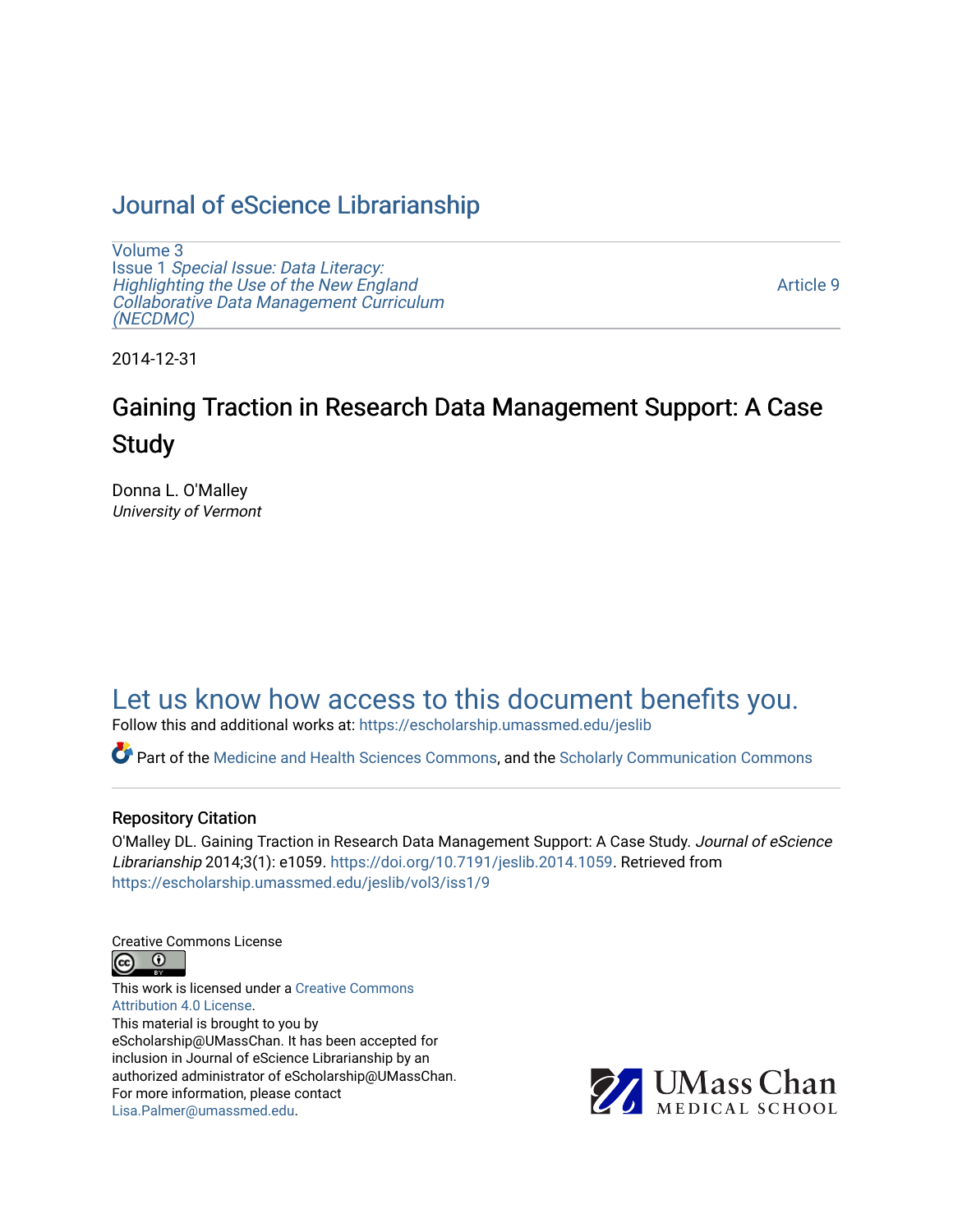

Journal of eScience Librarianship

putting the pieces together: theory and practice

# **Gaining Traction in Research Data Management Support: A Case Study**

# Donna L. O'Malley

University of Vermont, Burlington, VT, USA

### **Abstract**

With the implementation of an institutional repository, librarians at the University of Vermont (UVM) began receiving inquiries about data management. In an effort to explore research data management roles for librarians at UVM the author led workshops based on Module One of the New England Collaborative Data Management Curriculum (NECDMC) with two audiences. In addition, the author consulted with faculty and staff from around the university to ascertain their support of research data management and integrate that information into the work-

#### **Introduction**

In early 2013, librarians at the University of Vermont (UVM) implemented ScholarWorks @ UVM, the University's institutional repository. Marketing the repository to the UVM community elicited several inquiries about the repository's data management capabilities. Those questions, combined with a growing awareness of librarian involvement in e-Science (Raboin et al. 2012, Tenopir et al. 2014), led UVM librarians to review their support of research data management.

# **Gathering Expertise**

In November 2013, the author and another UVM librarian attended a workshop entitled, "Teaching Research Data Management with the New England Collaborative Data Manshops. The first workshop was directed at UVM librarians and resulted in an understanding of their willingness to engage with research data management patron services. The second workshop was conducted for students and faculty. It built upon the first workshop and, in addition, experimented with a sixty-minute version of the NECDMC module. This second workshop will be added to an existing series of Dana Library workshops for graduate students and early career researchers in fall 2014.

agement Curriculum." The New England Collaborative Data Management Curriculum (NECDMC) consists of seven case-based modules, complete with lesson plans, annotated slide decks, and suggestions for activities. The workshop provided instruction in the use of these teaching materials (Frameworks for a Data Management Curriculum 2012).

On their return to Vermont, the two librarians, both from the Dana Medical Library, discussed introducing this material to colleagues and patrons. There were no known research data management instructional initiatives at the University. The author was not certain to what extent UVM librarians were already supporting data management, and if they were, whether they recognized their work as such. It was decided to focus

**Correspondence to** Donna O'Malley: donna.omalley@uvm.edu **Keywords:** research data management, University of Vermont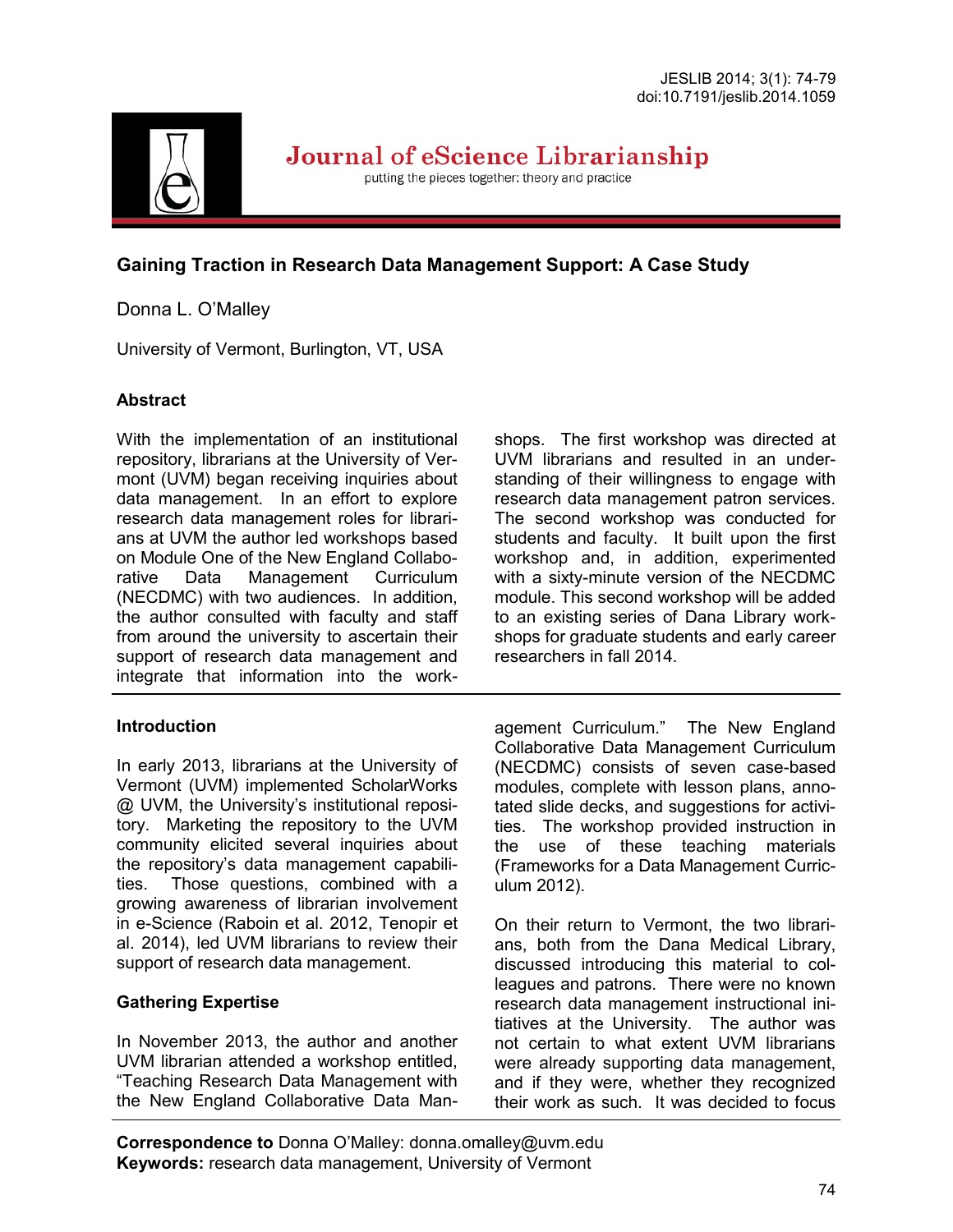on discovering what UVM librarians thought their role was – and could be – around research data management.

The author developed a workshop entitled Research Data Management for Librarians to be held in March 2014. The workshop was based on Module One of the New England Collaborative Data Management Curriculum, modified to include resources and practices at UVM. Module One is an overview of research data management that provides an introduction to the topic. Ideally, workshop attendees would have the opportunity to attend all seven modules in order to gain a thorough understanding of research data management practices, but in this case the author decided to begin with Module One to explore needs at UVM.

Adding local resources to the presentation proved a challenge - due to the decentralized nature of research support at UVM. Several offices at both UVM and the Fletcher Allen Health Care hospital (FAHC) provide helpful resources on their web sites including: Sponsored Projects Administration, Office of Research Protections, Campus Enterprise Technology (IT) Services, College of Medicine IT Services, and the Fletcher Allen Clinical Research Center (at the affiliated hospital). Some information was unavailable on UVM web pages. A meeting with a Campus IT Services director, for example, revealed that large data storage services are offered on a cost-recovery basis, and are negotiated with each individual researcher.

We also contacted the UVM College of Medicine (COM) Technology Services Assistant Director, who is a member of the UVM campus-wide Information Security Operations Team. She agreed to suggest changes and additions to the PowerPoint presentation and to describe her own experiences supporting data storage and information security requirements as well as alerting researchers to their responsibilities.

Upon reviewing the PowerPoint presenta-

tion, the Technology Services Assistant Director declared that she was not comfortable with several aspects of the security portion of the presentation. She was alarmed by some of the insecure practices described: for example, a chart in the detailing real-life researchers' use of Dropbox and other nonsecured storage media, and recommendations to not encrypt data in order to facilitate data sharing. She was particularly concerned that workshop attendees consult with their university IT support personnel before beginning their research, and ideally before applying for funding.

As a result, the presentation was modified to be more definitive about advising researchers to contact IT support and information security support, and to follow best practices in information security. The resulting presentation met her goal of getting the word out about information security support at the university.

The final list of local resources for data management planning was guided by the resources discussed in Module One of the NECDMC, with additions from the Technology Services Assistant Director.

- Intellectual property policy
- Records retention policy
- Information security contact information, policy, and procedures
- Large-capacity research data storage services
- Software resources: REDCap, LimeSurvey
- University and hospital Institutional Review Boards
- Office of Technology Commercialization
- *Manual for Human Subjects Research*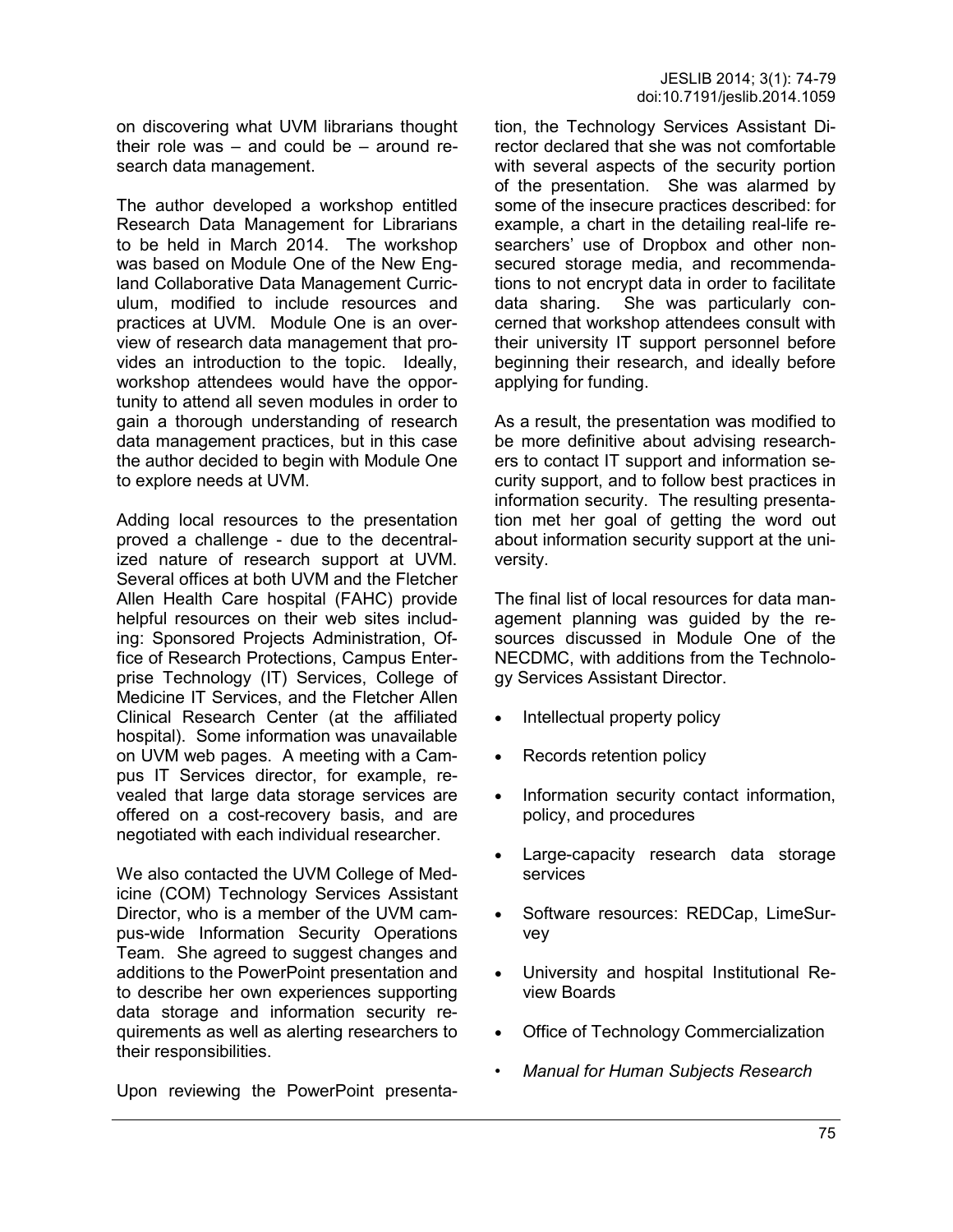#### **The First Workshop**

The first workshop was advertised to all UVM librarians and staff through email and word of mouth. UVM employs 63 librarians and staff in the main library and 17 in the medical library. There were eight attendees at the workshop; six from the medical library and two from the main campus library. Two other main campus librarians expressed interest in working on data management efforts together. The workshop was designed to achieve five objectives, based on the objectives of Module One of the NECDMC.

- Describe what research data is and what data management entails.
- Review why managing data is important for a research career.
- Identify common data management issues.
- Identify best practices and resources for managing these issues.
- Facilitate discussion of how UVM librarians might help identify data management resources, tools, and best practices for our patrons.

The session lasted 90 minutes. The author presented the modified version of Module One of the NECDMC. The module calls for the creation of a data management plan based on a research case study. Curriculum documents recommend selecting a case appropriate to the workshop attendees. Since the goal of the instruction was to explore librarian support for research data management, the author omitted the case study activity. Attendees were provided with a sample data management plan instead (Example Data Management Plan: NSF General 2011). In addition, the Technology Services Assistant Director spoke about her services and experiences and answered questions from attendees. The session concluded with a review of research data management services offered by other libraries and a discussion of what services UVM librarians have provided, would feel comfortable providing, and could learn to provide.

#### **Results and Evaluation of the First Workshop**

The original Module One presentation from the NECDMC described services that patrons could request of their librarian as they create their data management plans. In addition, the presentation also noted that librarians can help with other data-related activities such as finding a data set, citing a data set, publishing a data set, and measuring the citation impact of a data set.

During the discussion session of the first workshop, UVM Librarians revealed that they have already been involved three of these activities: finding a data set for a patron, submitting data to a repository, and interpreting funder or publisher repository requirements. The last activity involved collaboration with UVM's Sponsored Projects Administration. Librarians were also willing to help with data set citation. Librarians had been asked in the past if the library could generate DOI names for files, but the library does not provide this service.

The librarians who attended this session were primarily reference librarians and were reluctant to offer their services in locating and applying metadata or in cataloging and archiving laboratory notebooks. They were also not confident about selecting file formats for long-term preservation. Recommendations in the NECDMC presentation around creating file naming conventions seemed like common sense that did not require a librarian's expertise.

NECDMC includes a standard survey form for attendees to complete at the end of the module. A score of one on the evaluation form indicates "not at all well." A score of five indicates "very well." All eight attendees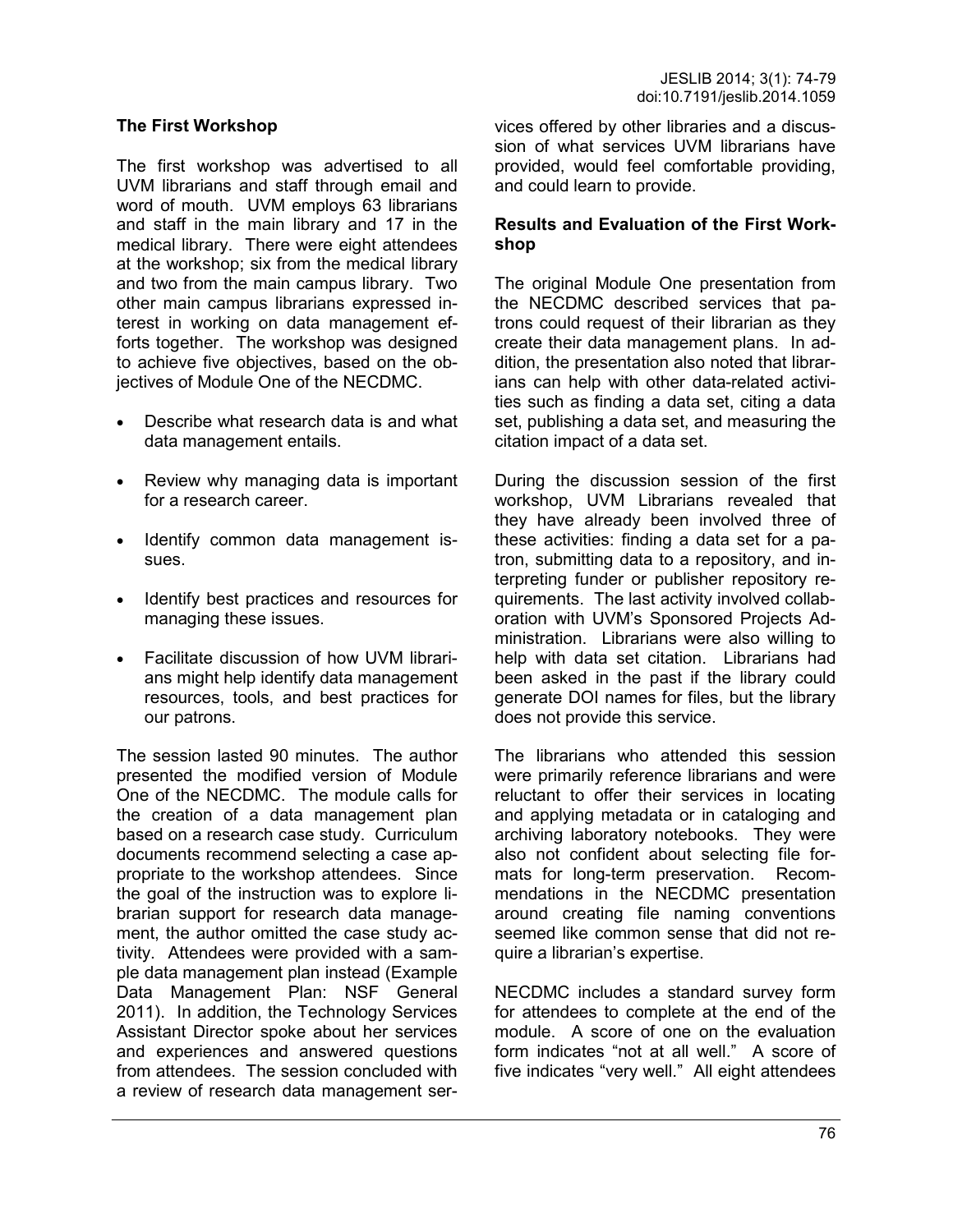**Table 1:** Feedback from attendees of the first workshop.

| Questions                                                                                                                                                          |          | $\overline{2}$ | 3              | $\overline{4}$ | 5                           |
|--------------------------------------------------------------------------------------------------------------------------------------------------------------------|----------|----------------|----------------|----------------|-----------------------------|
| 1. How well did this session prepare you to define what research data is?                                                                                          | $\Omega$ | $\mathbf{0}$   | $\mathbf{1}$   | 5              | $\overline{2}$              |
| 2. How well did this module prepare you to explain the need for managing/<br>sharing research data and identify relevant public policies?                          | $\Omega$ | 1              | $\Omega$       | 7              | $\Omega$                    |
| 3. How well did this module prepare you to explain the lifecycle continuum<br>to manage and preserve research data?                                                | $\Omega$ | $\Omega$       | $\overline{4}$ | $\overline{2}$ | $\overline{2}$              |
| 4. How well did this module help you to understand that data should be man-<br>aged differently in different phases of the life cycle?                             | $\Omega$ |                | $\overline{3}$ | $\overline{2}$ | $\overline{2}$              |
| 5. How well did this module familiarize you with data management plan<br>(DMP) requirements used to characterize and plan for the lifecycle of re-<br>search data? | $\Omega$ | $\overline{1}$ | $\mathbf{3}$   | 6              | $\overline{2}$              |
| 6. How well did this module prepare you to identify the value and relative<br>importance of data management to the success of a research project?                  | $\Omega$ | $\Omega$       | $\Omega$       | 6              | $\mathcal{D}_{\mathcal{L}}$ |
| 7. How well did the objectives of this module meet your expectations for<br>what you need to learn regarding data management?                                      | $\Omega$ | $\Omega$       | $\overline{2}$ | $\overline{2}$ | 4                           |
| 8. How useful/relevant are the instructional materials to your learning needs?                                                                                     | $\Omega$ |                |                | 3              | 3                           |

completed the evaluation form. Feedback was positive (Table 1).

The survey form also includes free-response questions. Answers to these questions included comments that, "It's all so new that it's all good to learn about," and "Loved the video, COM presenter, and issues raised…" One respondent would have preferred a hands-on exercise and two requested further workshops.

# **The Second Workshop**

For the last five years, librarians at the Dana Medical Library have conducted an instructional program intended to reach patrons who are missed by curriculum-based instruction. These patrons include about 300 graduate students in doctoral programs within the College of Medicine and the College of Nursing and Health Sciences, as well as almost

200 medical residents and fellows. The program is also advertised to new faculty and clinicians. Instruction consists of a series of five or six one-hour sessions on topics such as PubMed, EndNote, scholarly publishing, and searching for grant information. Between ten and 30 patrons attend each session.

The author intends to deliver Module One as part of this series of classes in fall 2014. In order to test the workshop with patrons, a small pilot was conducted with these objectives, drawn directly from the NECDM.

- Recognize what research data is and what data management entails.
- Recognize why managing data is important for your research career.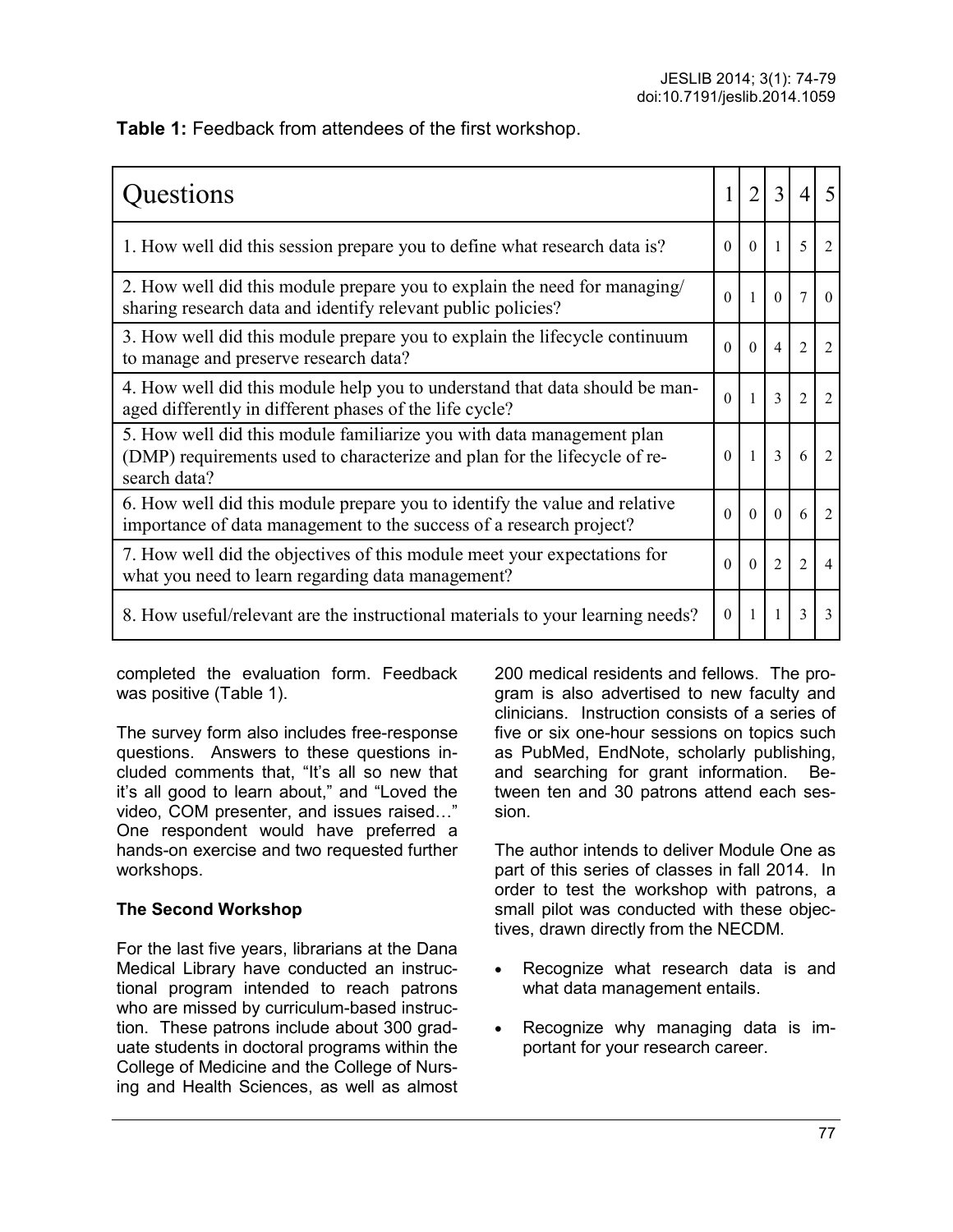- Identify common data management issues.
- Learn best practices and resources for managing these issues.
- Learn about how the library can help you identify data management resources, tools, and best practices.

This workshop was revised to eliminate the librarian discussion and the guest appearance by the COM Technology Services Assistant Director. Based on feedback from the first workshop, the author was able to confidently indicate that the following research data management services were offered by UVM librarians.

- Citing a data set.
- Finding a data set for a patron.
- Submitting data to a repository.
- Interpreting funder or publisher repository requirements.

Since this session was only 60-minutes long, attendees would not have an opportunity to analyze a research case. Instead, attendees received an example of an ideal National Science Foundation data management plan (Example Data Management Plan: NSF General 2011), and were asked to note how it met NSF requirements. Then data management plans from different topic areas were made available to attendees (NSF Sample Data Management Plans 2014). Participants selected one from a research area similar to their own, read the plan, and noted which NSF elements were well described and which were missing. They then shared that information with the group.

#### **Evaluation of the Second Workshop**

Two librarians, one faculty member, and one clinical research coordinator attended this workshop. In addition, two faculty requested copies of the PowerPoint presentation. The two non-librarian attendees completed the same evaluation form that was used in the first workshop (Table 1), responding with 4s and 5s to all eight questions on the form. Their comments focused on the value of the information and links as reference material for later use.

Discussion of the sample data management plans with attendees was not very spirited, though the presence of only two nonlibrarian attendees may account for the lack of participation. In the next iteration of this workshop the author will develop targeted questions to stimulate discussion.

#### **Conclusion and Next Steps**

Providing these two research data management workshops has allowed UVM librarians to learn more about data management at the University. UVM librarians support RDM through finding and citing data sets, interpreting data repository requirements, and assisting with submitting data to a repository. Resources exist at the University to guide research data management, but there are gaps. For example, patrons would appreciate a service that mints and maintains DOIs.

Collaboration with the COM information security official, the IT director, and Sponsored Projects Administration resulted in a more accurate and more customized workshop. The individuals from these offices were happy to help in exchange for increased exposure for their services. And yet some elements of the NECDMC appear to have no central support, such as metadata creation, data sharing, data preservation, and creation of data management plans. An ARL study reported that libraries in institutions within a similarly decentralized culture have found that success has come from working with individual researchers (Soehner et al. 2010).

For the immediate future, the author will lead this workshop again during the fall 2014 workshop series with modifications to emphasize the resources available from the library, at the University, and in the research